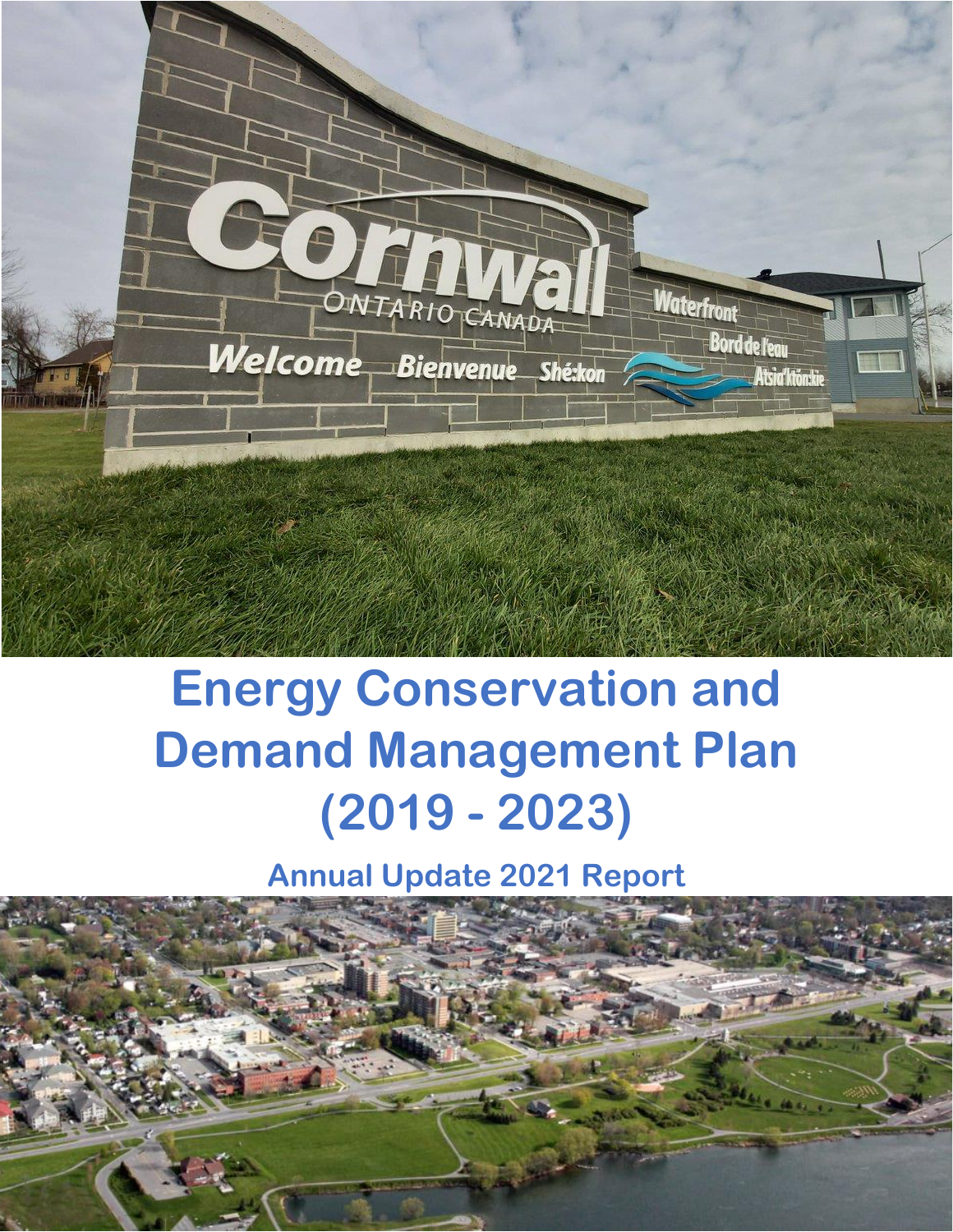## **Overview**

This report provides an update of the Energy Conservation and Demand Management Plan (ECDMP) (2019 – 2023) and the progress made during the Nov 2020 – Nov 2021 period and highlights the future steps to conserve energy. Energy consumption data obtained for various facilities of City of Cornwall is included in Appendix A.

Energy consumption by City owned facilities was reduced in 2020 as a result of the global pandemic and newly introduced energy efficient projects. The goal of the first year was to develop reporting and energy reduction strategies whereas the next few years will be to work on projects to meet those goals.

## **Bigger Picture**

The goal is to continuously reduce the energy requirement of our facilities through implementation of smart technologies, engineering standards, control (by-law) and through the purchase of the highest efficiency equipment available through the municipal procurement process. The overall target for City of Cornwall was set to reduce the energy consumption by an average of 10% per year during 2019 – 2023 ECDMP.

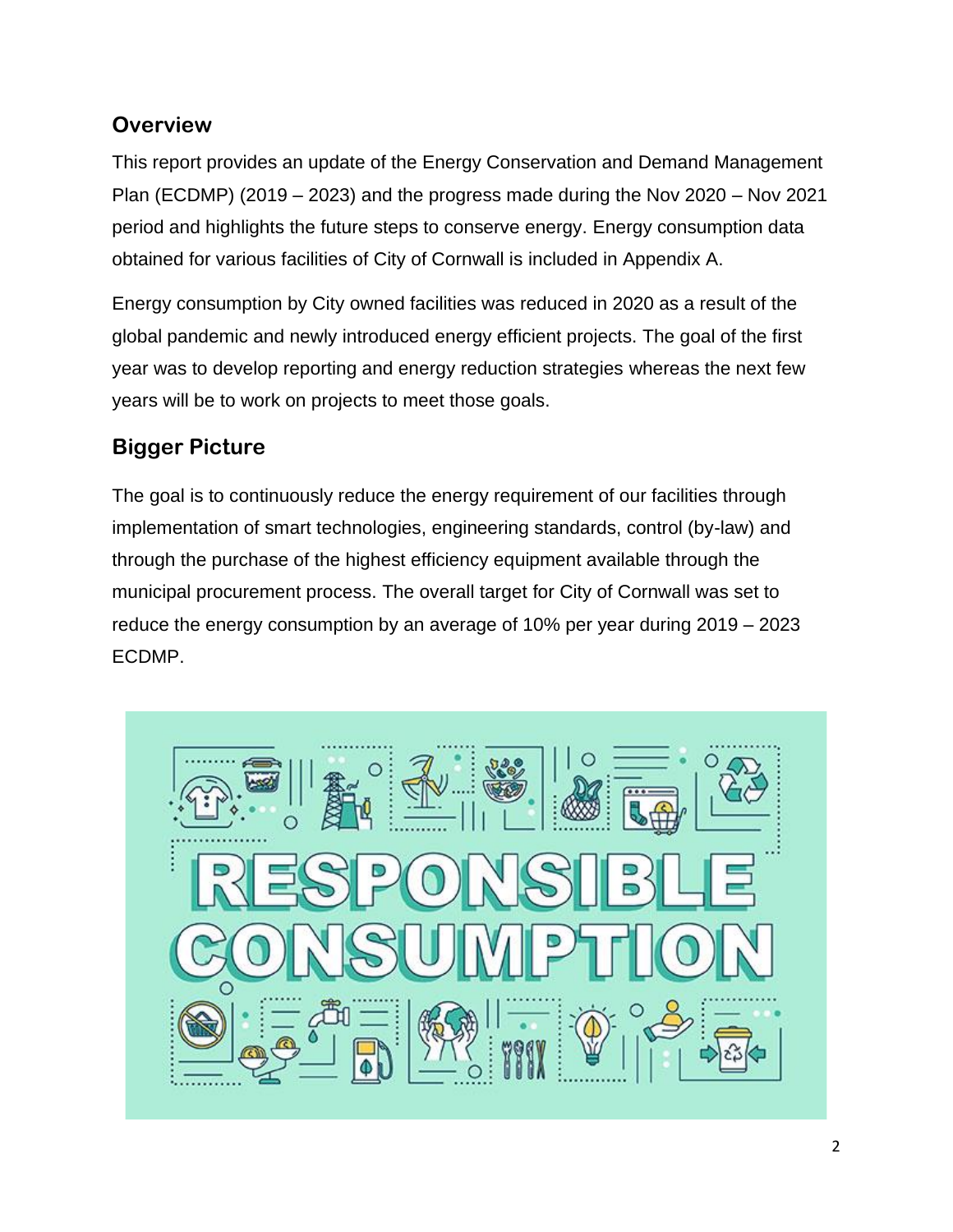## **Energy Consumption at City of Cornwall's Facilities**

Municipalities are required to report the energy consumption data every year as per Ontario's Regulation 507/18. The most recent and up to date available data is presented below in Figure 1 which shows the annual consumption of electricity and natural gas at various facilities of City of Cornwall (2011 – 2020). Electricity and natural gas consumption have decreased by 6% and 13% respectively in 2020 when compared to 2019. The reduction in overall energy consumption is due to the different ongoing and completed energy conservation projects along with the exceptional global circumstances like COVID-19. The list of projects completed or continuing at various facilities of City of Cornwall are listed in Appendix A.



Figure 1: Annual consumption of Electricity and Natural Gas at various facilities of City of Cornwall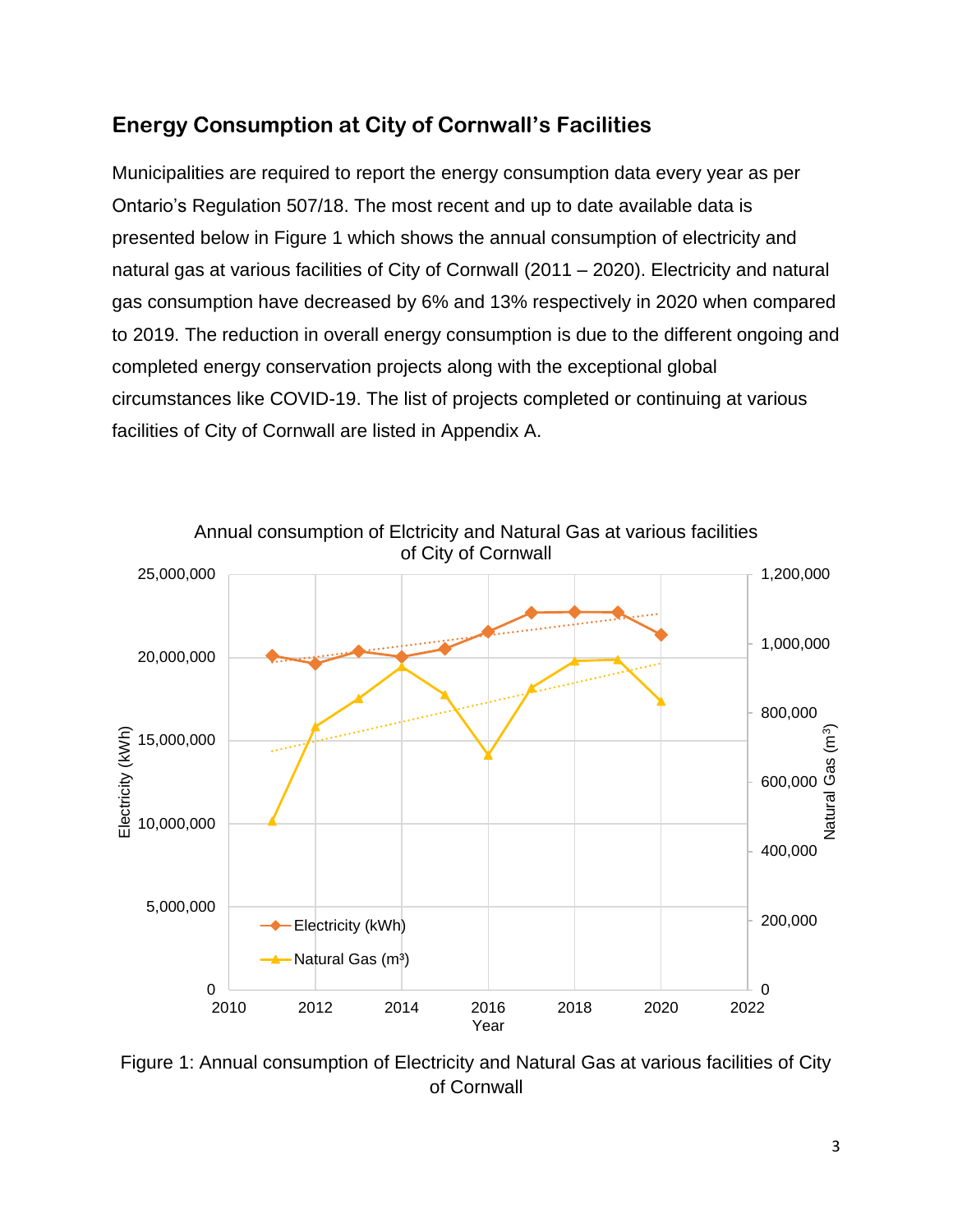### **Green House Gas (GHG) Emissions**

Green House Gas (GHG) emissions data is presented in Figure 2 for City owned facilities from 2011 – 2020. The reduction in natural gas consumption and the switch to cleaner form of energy i.e., electricity is indicated resulting in the downward trend in GHG emissions. There is an 8% reduction in GHG emission (year over year from 2019 – 2020) for City of Cornwall owned buildings and 11% reduction in GHG emissions (year over year from 2019 – 2020) including vehicles.



Figure 2: GHG emissions for City of Cornwall owned facilities from 2011 – 2020

Figure 3 shows the relative contribution of the GHG emissions for various energy consumption sources. The relative contributions have not changed significantly from 2019 to 2020 indicating that there is improvement overall. In 2020, one electric car and one hybrid car were added to the fleet of vehicles. Starting from 2022, Transit buses due for replacement will start to be replaced with hybrid buses. The Transit Division have currently ordered 2 such buses to be purchased.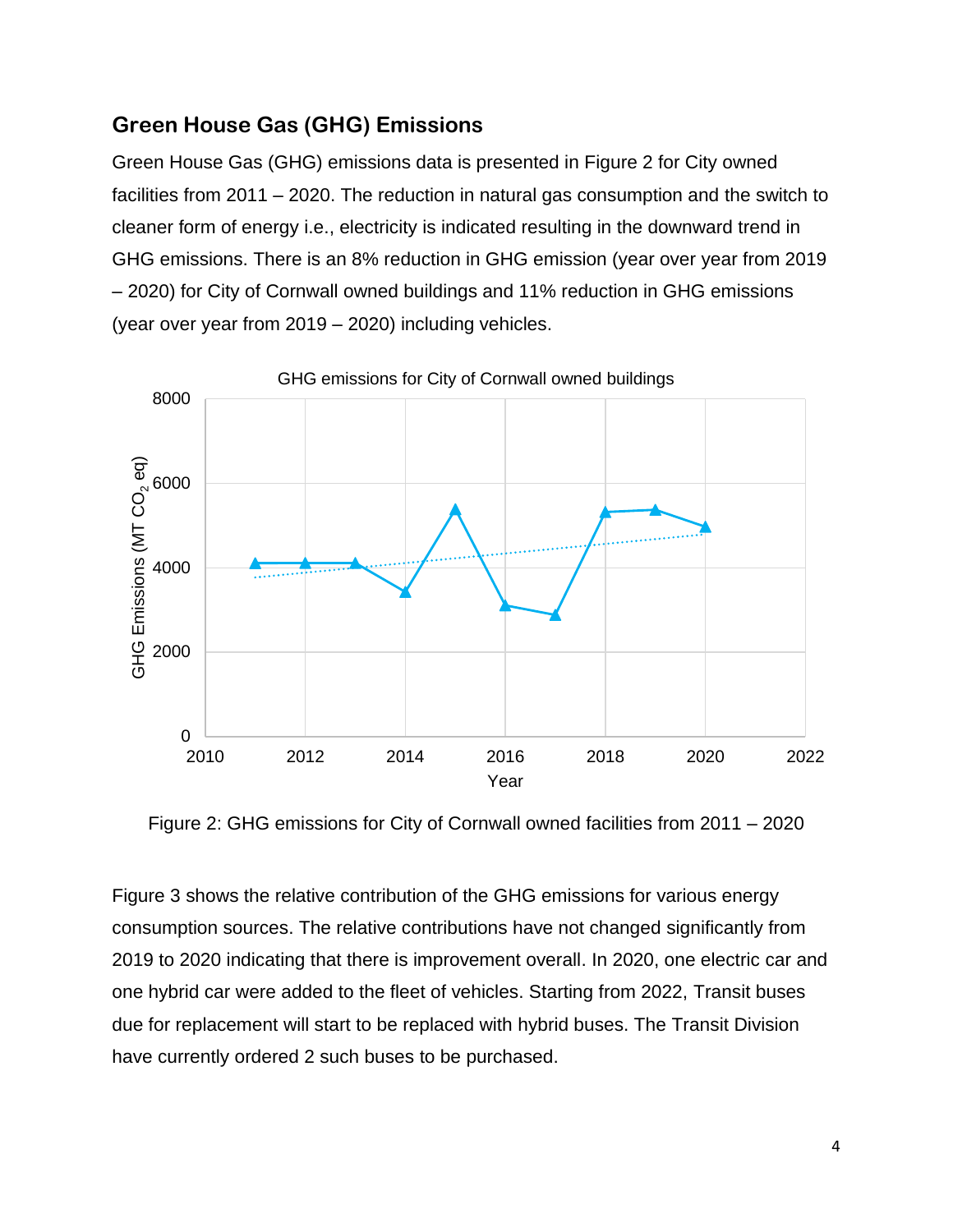

Figure 3: Relative contributions of GHG emissions for various energy consumption sources during the last three years

## **ECDM 2021 Focus**

As a pilot project, two smart meters (figure 4) are installed at the Water Purification Plant (WPP) to monitor the real time energy consumption for two different high lift pumps (one older centrifugal pump and one new turbine pump). The objective is to develop understanding about the effectiveness of this pilot project and the communication of real time energy consumption data to a cloud-based website through an independent and secured internet connection. The energy consumption data is available after every five minutes and can be presented on the dashboard for viewing.

Similar smart meters will be installed on various other City's facilities to monitor the energy consumption in real time. The installation of these smart meters will allow decision making to meet the overall objective of reducing the energy consumption by 10% every year.

Additionally, the following projects are completed or in progress at various facilities of City of Cornwall: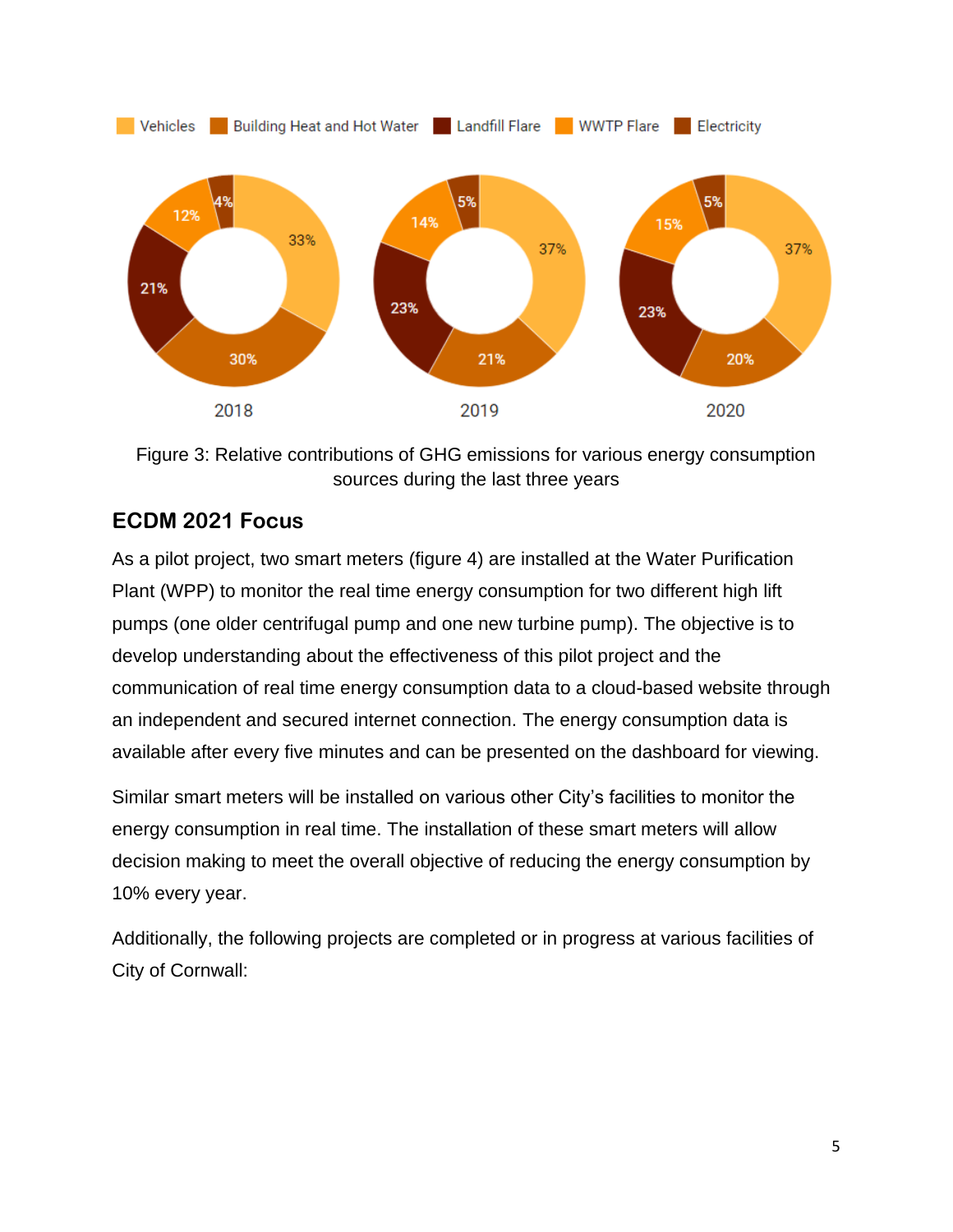

Figure 4: Smart meters installed at Water Purification Plant (WPP) for tracking real time energy consumption

#### **Wastewater Treatment Plant (WWTP)**

- A new impeller design is sued for raw sewage pump #1 which allowed to run the lead pump at a broader range. This change prevented the second duty pump from being engaged to keep up with the City's daily demand and there will be an estimated savings of \$68,000 this year.
- Changed all outdoor and hazardous area lights to LED.
- Added motion/heat sensing room occupancy switches.
- Optimized the air flow to turn off the second duty blower. This will help in conserving the energy consumption.
- Lowered the digester operating temperature by 1°C to reduce the boiler cycle. This optimized Methane train and conserved Natural Gas and electricity.
- New water bottle fill station saves plastic bottles and energy.
- Split loads on some breakers thus distributing the branch loading allowing less amps to be draw during peak times.
- Replacement of electrical motors with high efficiency motors to reduce the electrical consumption.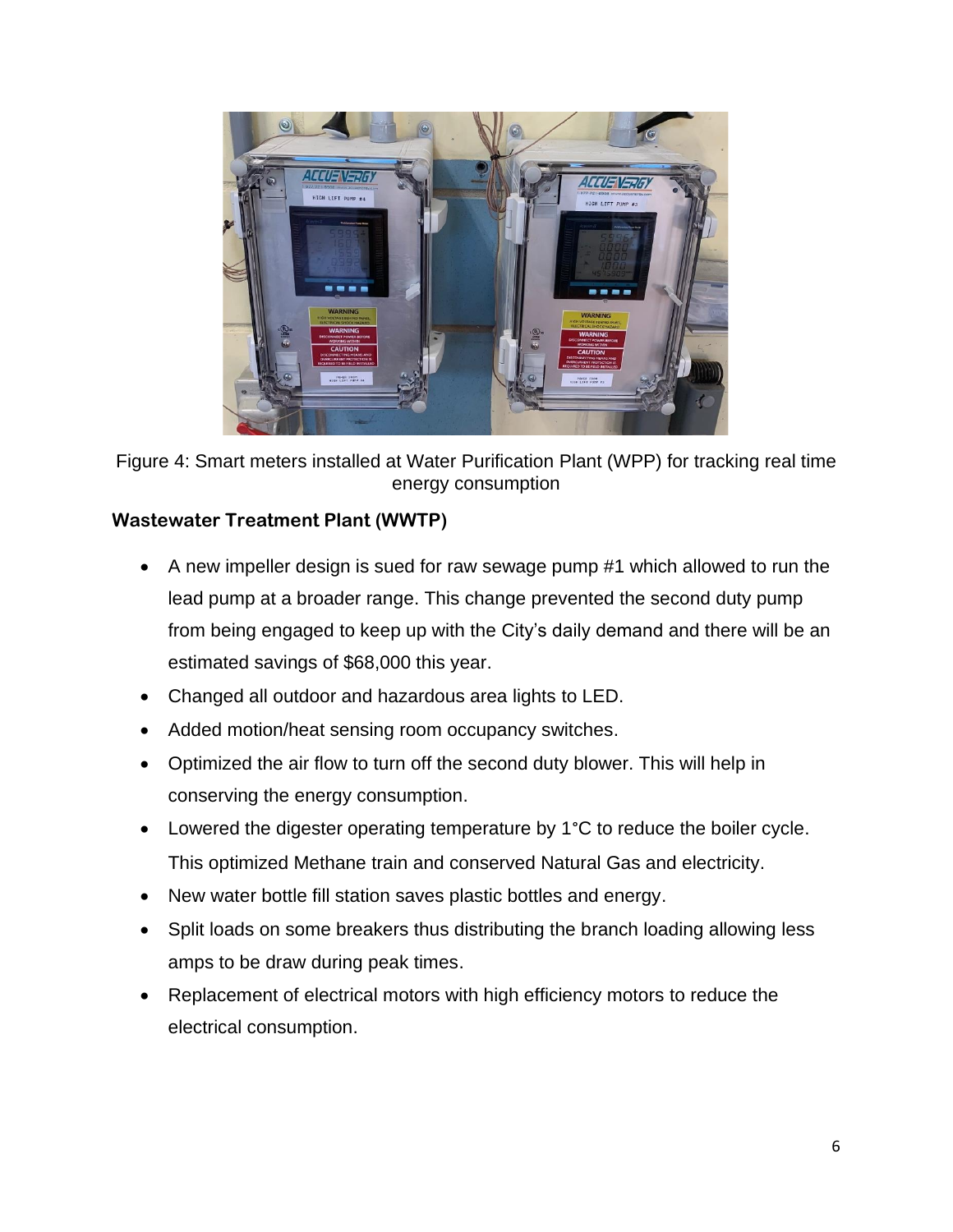- Replaced magnetic starters on our digester recirculation pumps with Variable Frequency Drive thus lowering the speed of the pumps and amperage draws by 25 amps each.
- A heat study is being conducted at WWTP to estimate the amount of heat energy can be captured and reused for building from the process waters.

#### **Facilities Section**

- Full HVAC system unit replacement, boiler replacement, mixing box upgrades, and partial building commissioning at Justice Building.
- Additional insulation at EMS Building Roof above Apparatus Bay (West half of roof).
- New exterior door is installed at Cornwall Museum.
- New exterior doors at Reg Campbell and Terry Fox outdoor pools.
- Upgraded to LED lighting from T12 magnetic ballasted fixtures at Clock tower.
- Glen Stor Dun Lodge (GSDL) is replacing several air handling units this year which will provide improved energy efficiency and comfort.
- Upgraded to LED lighting at Benson Center arenas and fieldhouse.
- Upgraded to LED lighting at King George Park field.
- Upgraded to LED lighting at Cornwall Civic Complex arena, Salon B, Lower concourse, and Aquatic Centre.

#### **Cornwall Transit**

- New electric baseboard heaters installed in the front offices.
- New windows with inserts are installed (18 windows) at Transit Garage which offer improved energy efficiency and are also operable for improved ventilation.
- Outside walls of front office are re-insulated.
- New water fountain installed in the lunchroom to refill bottles.
- Replacing the old lights with new LED bulbs.
- Added motion sensing room occupancy switch in stock room.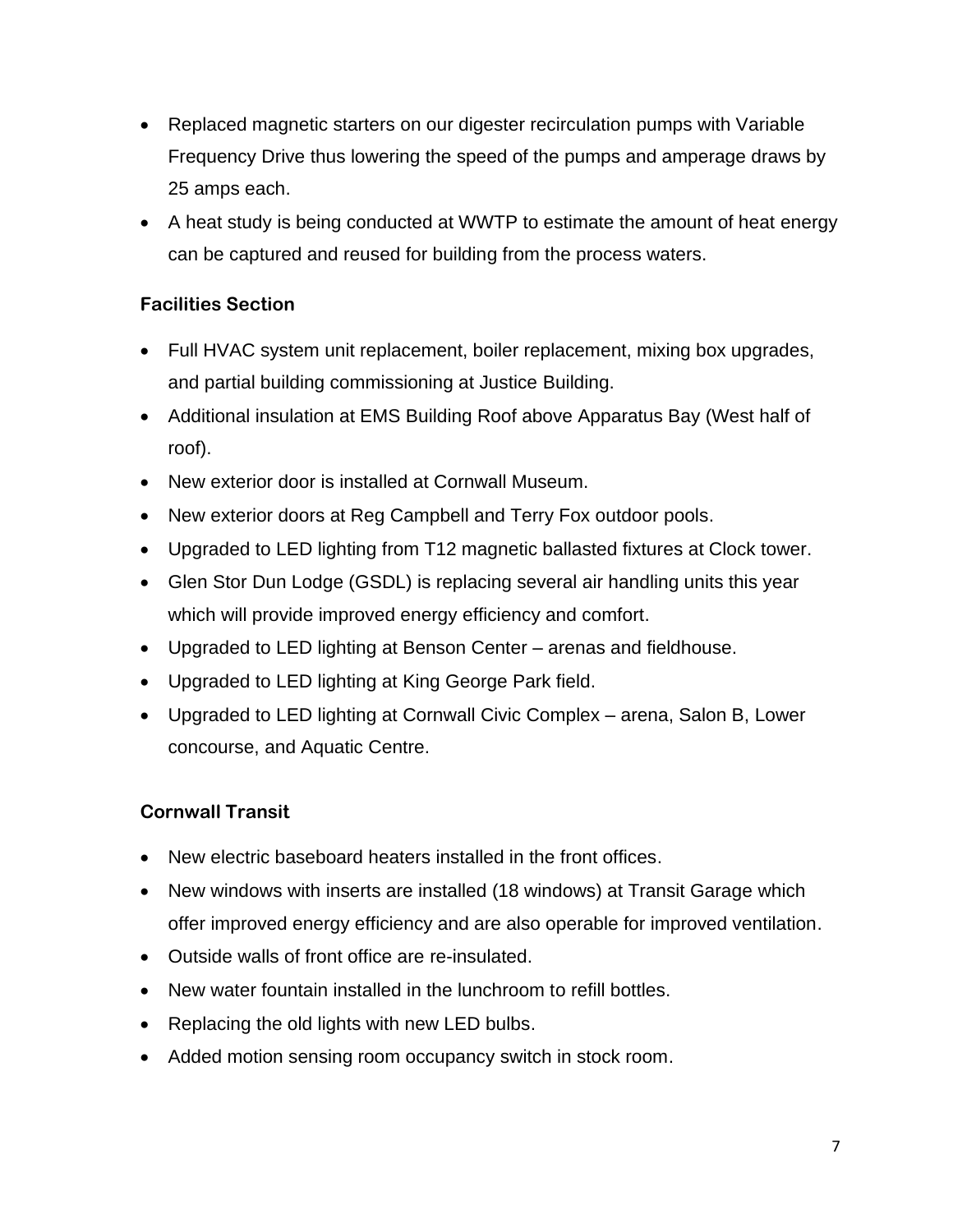• Continuing forward in effort toward zero emissions by conducting a feasibility study with Canadian Urban Transit Research & Innovation Consortium (CUTRIC).

#### **Water Purification Plant (WPP)**

- Installed two new smart meters to measure and track the energy consumption for two high lift pumps.
- Replaced 54 old (175 Watts/bulb) lights with new LED lights (61 Watts/bulb) at different locations at the plant with expected annual energy savings of more than \$4,000/year.
- Replaced one sluice gate for water conservation, seven additional sluice gates will be replaced in 2021 – 2022.
- Installed new and efficient HVAC units in maintenance office, cafeteria and maintenance shop.
- New water fountain installed to fill the bottles which will save plastic bottles and energy.



Figure 5: New and efficient LED lights installed at Water Purification Plant (WPP)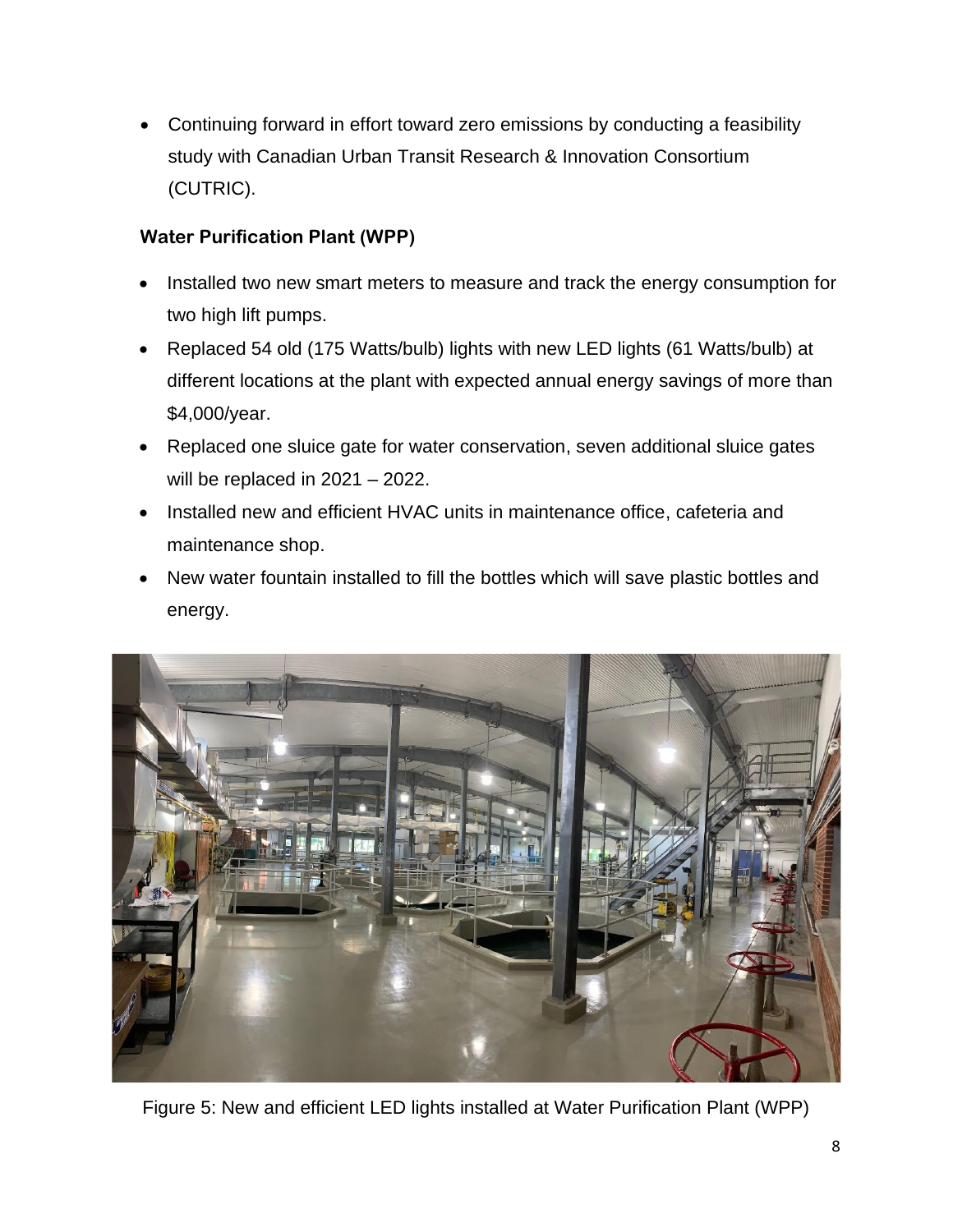## **Additional Items in ECDM**

A final report entitled Water Conservation And Servicing Master Plan was presented to the City Council on September 21, 2021. Council has approved the universal installation of water meters. Consumption-based billing is scheduled to commence in 2025. The next step is to issue a request for proposal (RFP) for project management services including design, procurement and management associated with this initiative.

A co-digestion (process whereby energy-rich organic waste materials are added to wastewater digesters with excess capacity) study report was presented to the City Council in March 2021. Ontario Clean Water Agency (OCWA) is currently working on its design and engineering for a co-digester and apply for federal funding. The council will be updated about the financial plan and the next steps for this project.

The Procurement policy of City of Cornwall includes Environmentally Responsible (Green) Procurement.

The City has included Leadership in Energy and Environmental design (LEED) certification as part of Requests for Proposal (RFP) terms of reference associated with the design of three new buildings (Fire Hall, Municipal Works Administration Building, Municipal Works Multi-Use Building).

The City of Cornwall has joined the Canadian Urban transit Research and Innovation Consortium (CUTRIC). This consortium is providing insights and assistance with the concept of creating a green mobility hub for the biogas and/or green hydrogen at the WWTP as part of the Co Digestion study. Pairing biogas and/or green hydrogen with a mobility solution creates a significant GHG reduction, although more importantly brings greater financial resources to the Co Digestion project.

The City of Cornwall as part of its Climate Change and Action Plan is developing a municipal GHG inventory. This inventory will measure climate change risks and the projects which will significantly reduce GHG emissions, achieve net zero Carbon goal and create greater sustainability for the City of Cornwall.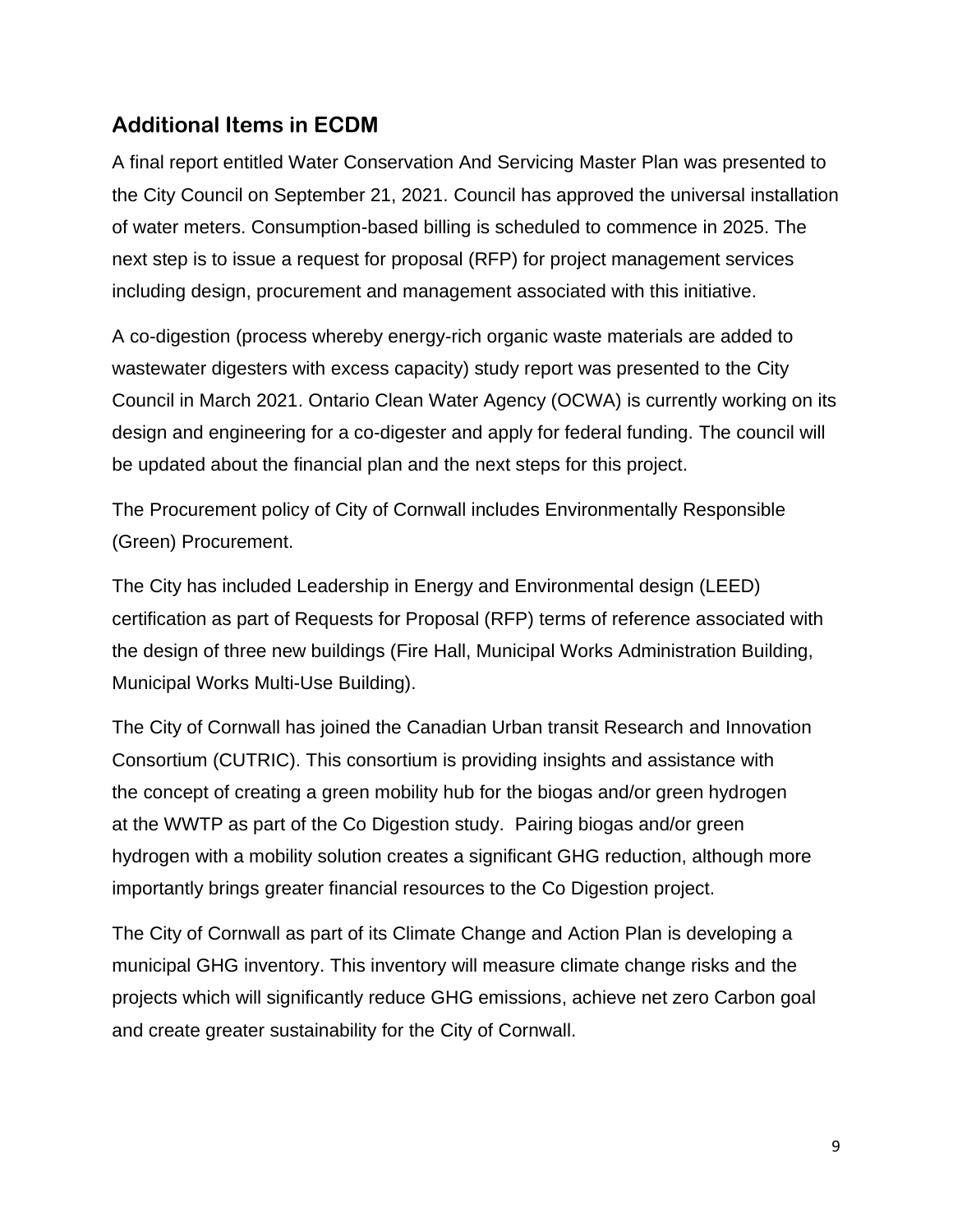## **Appendix A**

|                                                           | <b>Electricity (kWh)</b> |           |           |           |           |           |           |           |           |           |
|-----------------------------------------------------------|--------------------------|-----------|-----------|-----------|-----------|-----------|-----------|-----------|-----------|-----------|
| <b>Facility Description</b>                               | 2011                     | 2012      | 2013      | 2014      | 2015      | 2016      | 2017      | 2018      | 2019      | 2020      |
| Benson Centre - Indoor Ice Rinks                          | 2,236,176                | 2,846,361 | 2,891,351 | 2,922,480 | 2,894,122 | 3,041,523 | 2,932,200 | 3,000,293 | 3,273,959 | 2,990,947 |
| <b>Benson Centre - Gyms, Indoor courts</b>                | 248,464                  | 283,060   | 321,261   | 324,720   | 321,569   | 337,947   | 325,800   | 333,366   | 363,773   | 332,327   |
| <b>Boundary Road Reservoir</b>                            | 281,137                  | 219,424   | 314,417   | 267,600   | 214,119   | 237,005   | 252,240   | 254,887   | 244,565   | 239,304   |
| <b>Boys and Girls Club</b>                                | 23,161                   | 10,494    | 24,047    | 23,322    | 22,571    | 16,937    | 17,222    | 17,609    | 22,705    | 22,272    |
| <b>Champs Boxing Club</b>                                 | 4,569                    | 25,897    | 33,068    | 37,340    | 9,797     | 7,410     | 27,210    | 35,126    | 35,670    | 26,405    |
| <b>City Hall</b>                                          | 338,777                  | 309,171   | 291,505   | 292,763   | 257,744   | 246,956   | 240,600   | 258,861   | 257,821   | 234,939   |
| <b>Cornwall Band Shell</b>                                | 10,641                   | 22,516    | 32,933    | 33,285    | 34,251    | 26,403    | 37,902    | 43,680    | 42,248    | 44,029    |
| <b>Cornwall Civic Complex - Aquatic</b><br>Centre         | 883,496                  | 1,149,165 | 1,342,053 | 1,340,544 | 1,293,781 | 803,689   | 1,434,998 | 1,511,481 | 1,345,664 | 1,153,492 |
| <b>Cornwall Civic Complex - Arena</b>                     | 3,352,547                | 2,907,112 | 2,829,227 | 2,826,045 | 2,707,007 | 3,557,994 | 3,025,168 | 3,186,404 | 2,836,839 | 2,431,716 |
| <b>Cornwall Civic Complex - Finance</b>                   | 425,734                  | 346,096   | 377,242   | 376,818   | 363,673   | 395,345   | 403,368   | 424,867   | 378,257   | 324,239   |
| <b>Cornwall Civic Complex - Salons</b>                    | 106,423                  | 173,031   | 188,603   | 188,391   | 181,819   | 197,654   | 201,665   | 212,414   | 189,111   | 162,104   |
| <b>Elevated Storage Tank</b>                              | 72,360                   | 63,895    | 66,683    | 72,175    | 58,596    | 62,240    | 67,224    | 68,220    | 68,813    | 63,484    |
| <b>Emergency Medical Services (EMS)</b><br><b>Station</b> | 274,140                  | 295,623   | 311,849   | 325,800   | 333,000   | 503,032   | 324,000   | 327,983   | 327,276   | 327,105   |
| <b>Fire Station #1</b>                                    | 178,860                  | 177,957   | 184,493   | 199,860   | 181,137   | 182,275   | 194,820   | 205,959   | 192,383   | 178,038   |
| Fire Station #2                                           | 162,388                  | 140,392   | 147,586   | 138,809   | 133,114   | 131,258   | 116,611   | 122,012   | 124,297   | 130,538   |
| <b>Guindon Park - Maintenance Workshop</b>                | 34,993                   | 36,298    | 28,848    | 42,979    | 22,429    | 28,999    | 29,678    | 29,678    | 30,731    | 47,863    |
| <b>Justice Building - Police Station</b>                  | 24,614                   | 1,101,885 | 1,096,183 | 1,000,272 | 1,053,922 | 197,256   | 987,023   | 963,005   | 1,057,076 | 1,058,272 |
| <b>Justice Building - Social Services</b>                 | 1,061,012                | 259,972   | 268,098   | 343,528   | 267,590   | 67,745    | 338,977   | 330,729   | 257,074   | 241,852   |
| <b>Justice Building</b>                                   |                          |           |           |           |           |           |           |           |           | 1,515     |
| <b>Optimist Park Garage</b>                               | 364,388                  | 126,879   | 126,385   | 124,581   | 140,469   | 129,875   | 122,149   | 142,419   | 119,857   | 78,421    |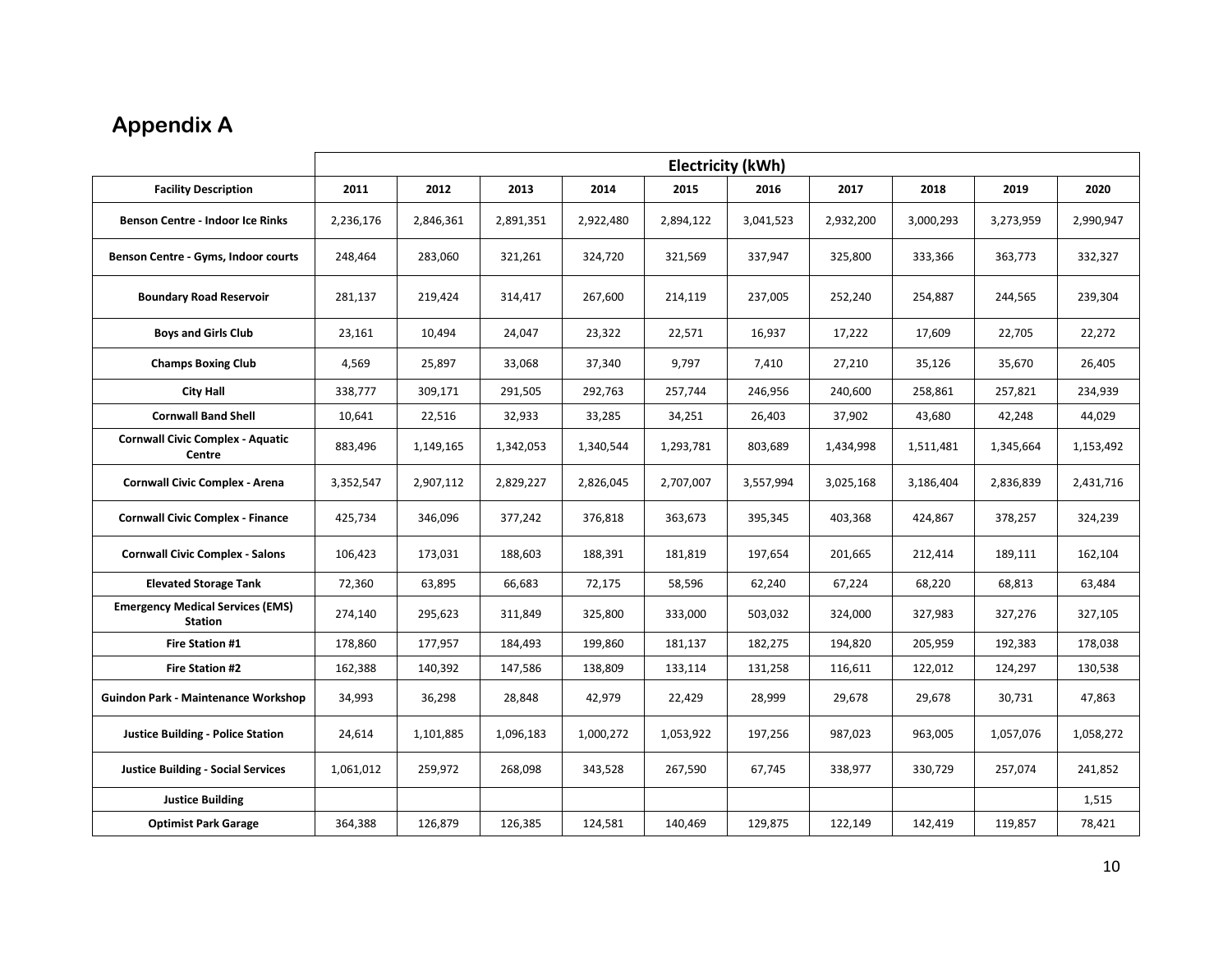| <b>Police Sub-Station</b>                                         | 25,800     | 36,298     | 40,417     | 42,377     | 26,213     | 25,724     | 36,670     | 36,267     | 34,423     | 30,132     |
|-------------------------------------------------------------------|------------|------------|------------|------------|------------|------------|------------|------------|------------|------------|
| <b>Public Library</b>                                             | 803,520    | 813,071    | 818,046    | 770,952    | 734,223    | 768,021    | 772,688    | 771,988    | 706,784    | 705,600    |
| <b>Public Works - Administration Building</b>                     | 201,015    | 196,126    | 213,335    | 223,526    | 206,369    | 207,104    | 213,415    | 227,628    | 231,026    | 220,973    |
| <b>Public Works - Carpenter Shop</b>                              | 41,265     | 34,510     | 37,539     | 39,332     | 36,313     | 36,442     | 37,553     | 40,054     | 40,651     | 38,883     |
| <b>Public Works - Municipal Works Garage</b>                      | 168,960    | 121,426    | 128,379    | 132,102    | 138,308    | 214,450    | 152,781    | 131,814    | 125,296    | 121,066    |
| <b>Public Works - Purchasing</b>                                  | 1,897      | 1,883      | 2,229      | 2,526      | 2,436      | 1,703      | 3,289      | 4,296      | 4,433      | 4,351      |
| <b>Public Works - Road Shop</b>                                   | 24,243     | 21,966     | 23,224     | 23,898     | 25,020     | 15,365     | 18,426     | 15,897     | 15,110     | 14,600     |
| <b>Public Works - Stores</b>                                      | 26,163     | 25,980     | 30,750     | 34,854     | 33,602     | 23,500     | 45,371     | 59,265     | 61,158     | 60,022     |
| <b>Public Works - Traffic Shop</b>                                | 6,662      | 3,669      | 3,991      | 4,182      | 3,861      | 4,222      | 5,063      | 4,369      | 4,152      | 4,012      |
| <b>Public Works - Water &amp; Sewer Shop</b>                      | 46,920     | 37,453     | 44,789     | 44,789     | 48,009     | 127,405    | 3,993      | 4,259      | 4,322      | 4,134      |
| Sewage Pumping Station - 11th Street                              | 20,101     | 865        | 1,609      | 248        | 28,304     | 32,800     | 33,329     | 29,329     | 45,900     | 43,140     |
| <b>Sewage Pumping Station - Harbour</b><br>Road                   | 6,662      | 5,560      | 3,988      | 5,552      | 5,867      | 10,015     | 11,875     | 10,875     | 12,052     | 19,517     |
| <b>Sewage Pumping Station - James Street</b>                      | 9,763      | 8,893      | 10,378     | 12,150     | 10,802     | 12,795     | 13,325     | 11,325     | 18,630     | 15,149     |
| <b>Sewage Pumping Station - Pitt Street</b>                       | 2,435      | 2,555      | 3,222      | 3,056      | 2,836      | 3,333      | 3,957      | 2,957      | 3,755      | 2,608      |
| <b>Sewage Pumping Station - Saunders</b><br><b>Drive</b>          | 9,198      | 9,156      | 12,317     | 17,242     | 26,872     | 23,249     | 251,119    | 25,119     | 33,360     | 35,460     |
| <b>Transit Station - Administration</b>                           | 19,658     | 18,965     | 18,869     | 18,335     | 16,800     | 17,283     | 1,800      | 17,437     | 13,676     | 12,639     |
| <b>Transit Station - Garage</b>                                   | 340,582    | 328,570    | 326,913    | 317,665    | 291,070    | 299,439    | 301,110    | 302,101    | 236,942    | 218,985    |
| <b>Wastewater Treatment Plant -</b><br><b>Pumping Station</b>     | 1,444,229  | 1,322,924  | 1,445,889  | 2,352,000  | 3,663,935  | 1,509,900  | 1,749,600  | 1,614,192  | 1,927,203  | 1,709,920  |
| <b>Wastewater Treatment Plant</b>                                 | 3,151,500  | 2,365,379  | 2,733,313  | 1,481,700  | 1,249,939  | 4,326,675  | 4,402,260  | 4,287,658  | 4,420,189  | 4,561,132  |
| <b>Water Purification Plant - Zebra Mussel</b><br><b>Facility</b> | 40,028     | 45,959     | 46,655     | 3,551,760  | 3,394,642  | 56,012     | 64,996     | 64,855     | 65,199     | 61,954     |
| <b>Water Purification Plant</b>                                   | 3,655,440  | 3,701,742  | 3,523,888  | 53,058     | 55,812     | 3,636,972  | 3,474,000  | 3,581,843  | 3,532,563  | 3,377,050  |
| <b>Wood House Museum</b>                                          | 4,028      | 38,670     | 41,899     | 43,255     | 43,774     | 44,233     | 42,166     | 41,976     | 35,700     | 36,240     |
| Total                                                             | 20,133,949 | 19,636,850 | 20,387,474 | 20,055,871 | 20,535,716 | 21,568,185 | 22,717,640 | 22,754,495 | 22,740,643 | 21,386,429 |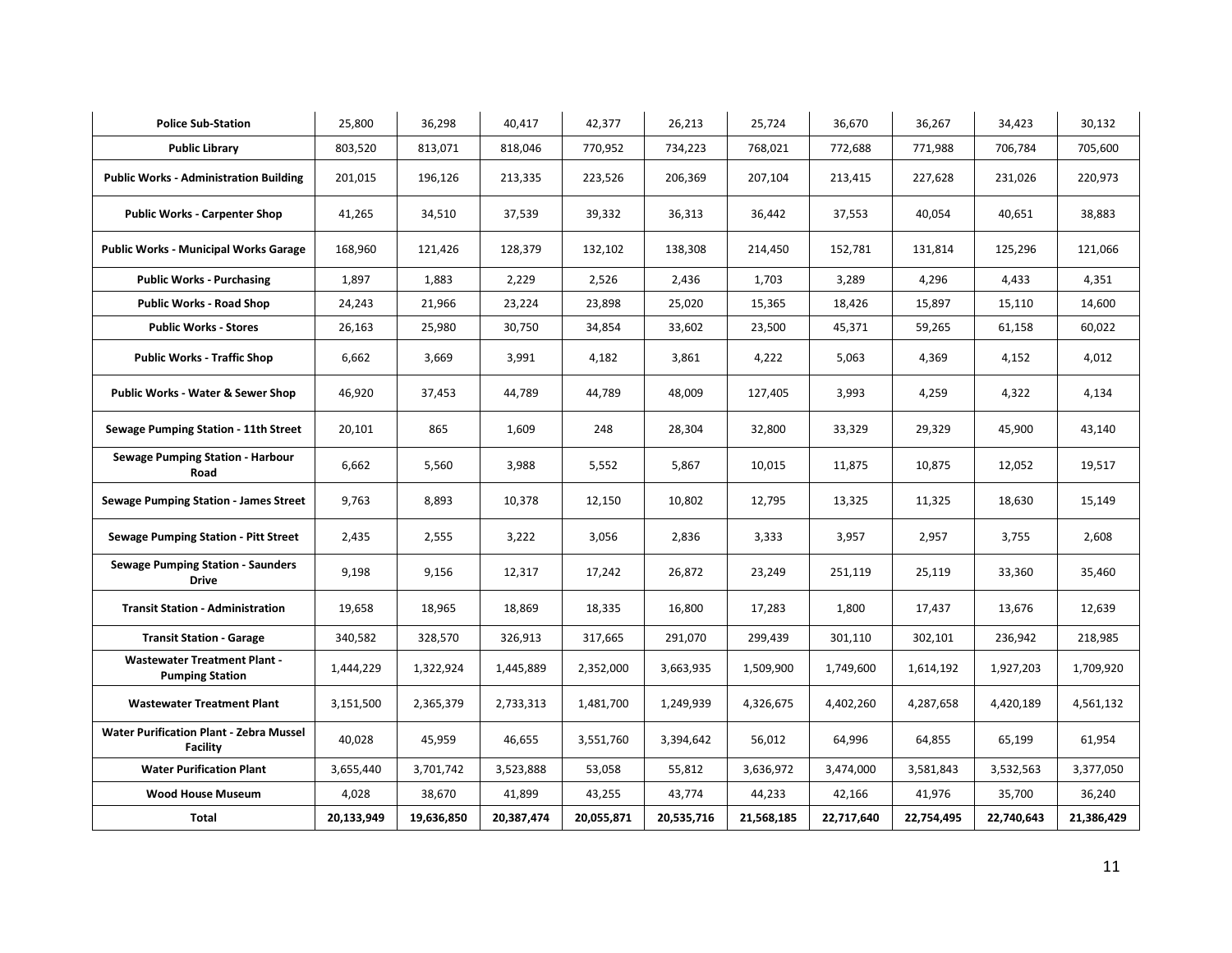|                                                          | Gas (m3) |         |         |         |         |         |         |         |         |         |
|----------------------------------------------------------|----------|---------|---------|---------|---------|---------|---------|---------|---------|---------|
| <b>Facility Description</b>                              | 2011     | 2012    | 2013    | 2014    | 2015    | 2016    | 2017    | 2018    | 2019    | 2020    |
| <b>Benson Centre - Indoor Ice</b><br><b>Rinks</b>        |          | 239,228 | 265,437 | 253,652 | 250,383 | 215,575 | 267,667 | 295,905 | 319,884 | 285,862 |
| Benson Centre - Gyms, Indoor<br>courts                   |          | 3,885   | 29,493  | 28,184  | 27,820  | 23,953  | 29,741  | 32,878  | 35,543  | 31,762  |
| <b>Boundary Road Reservoir</b>                           | 11,197   | 9,371   | 11,768  | 12,947  | 14,071  | 10,549  | 12,253  | 14,075  | 13,845  | 13,990  |
| <b>Cornwall Civic Complex -</b><br><b>Aquatic Centre</b> | 15,247   | 22,124  | 21,403  | 21,375  | 19,644  | 11,763  | 27,105  | 33,079  | 23,018  | 27,570  |
| <b>Cornwall Civic Complex - Arena</b>                    | 57,858   | 55,969  | 45,121  | 45,061  | 41,412  | 24,795  | 57,141  | 69,736  | 48,526  | 58,121  |
| <b>Cornwall Civic Complex -</b><br><b>Finance</b>        | 7,347    | 6,663   | 6,016   | 6,008   | 5,522   | 3,306   | 7,619   | 9,298   | 6,470   | 7,750   |
| <b>Cornwall Civic Complex - Salons</b>                   | 1,837    | 3,331   | 3,008   | 3,004   | 2,761   | 1,653   | 3,809   | 4,649   | 3,235   | 3,874   |
| <b>Emergency Medical Services</b><br>(EMS) Station       |          | 78,265  | 77,572  | 61,621  | 65,274  | 54,146  | 49,460  | 46,714  | 47,078  | 44,482  |
| <b>Fire Station #1</b>                                   | 17,915   | 22,210  | 25,964  | 25,696  | 26,578  | 17,794  | 22,339  | 25,526  | 29,193  | 21,856  |
| Fire Station #2                                          | 41,579   | 28,159  | 15,877  | 15,305  | 19,000  | 26,266  | 25,130  | 24,216  | 29,628  | 21,360  |
| <b>Justice Building - Police Station</b>                 | 2,920    | 17,710  | 12,067  | 139,665 | 15,476  | 12,466  | 14,866  | 4,991   | 63      | 932     |
| <b>Justice Building - Social Services</b>                | 1,003    | 6,915   | 4,808   | 4,796   | 5,315   | 4,281   | 5,105   | 1,714   | 22      | 320     |
| <b>Optimist Park Garage</b>                              | 9,188    | 8,374   | 9,858   | 11,118  | 9,187   | 8,231   | 10,926  | 11,629  | 11,217  | 6,084   |
| <b>Police Sub-Station</b>                                | 1.104    | 1,415   | 1,165   | 1,551   | 1,964   | 1,340   | 2,127   | 2,283   | 2,123   | 2,307   |
| <b>Public Works - Administration</b><br><b>Building</b>  | 5,733    | 3,643   | 4,209   | 4,485   | 3,216   | 3,943   | 4,063   | 4,702   | 5,934   | 4,177   |
| <b>Public Works - Carpenter Shop</b>                     | 884      | 592     | 684     | 729     | 522     | 640     | 660     | 764     | 964     | 679     |
| <b>Public Works - Municipal Works</b><br>Garage          | 22,379   | 27,160  | 36,197  | 40,703  | 35,777  | 14,828  | 23,133  | 37,876  | 40,313  | 21,206  |